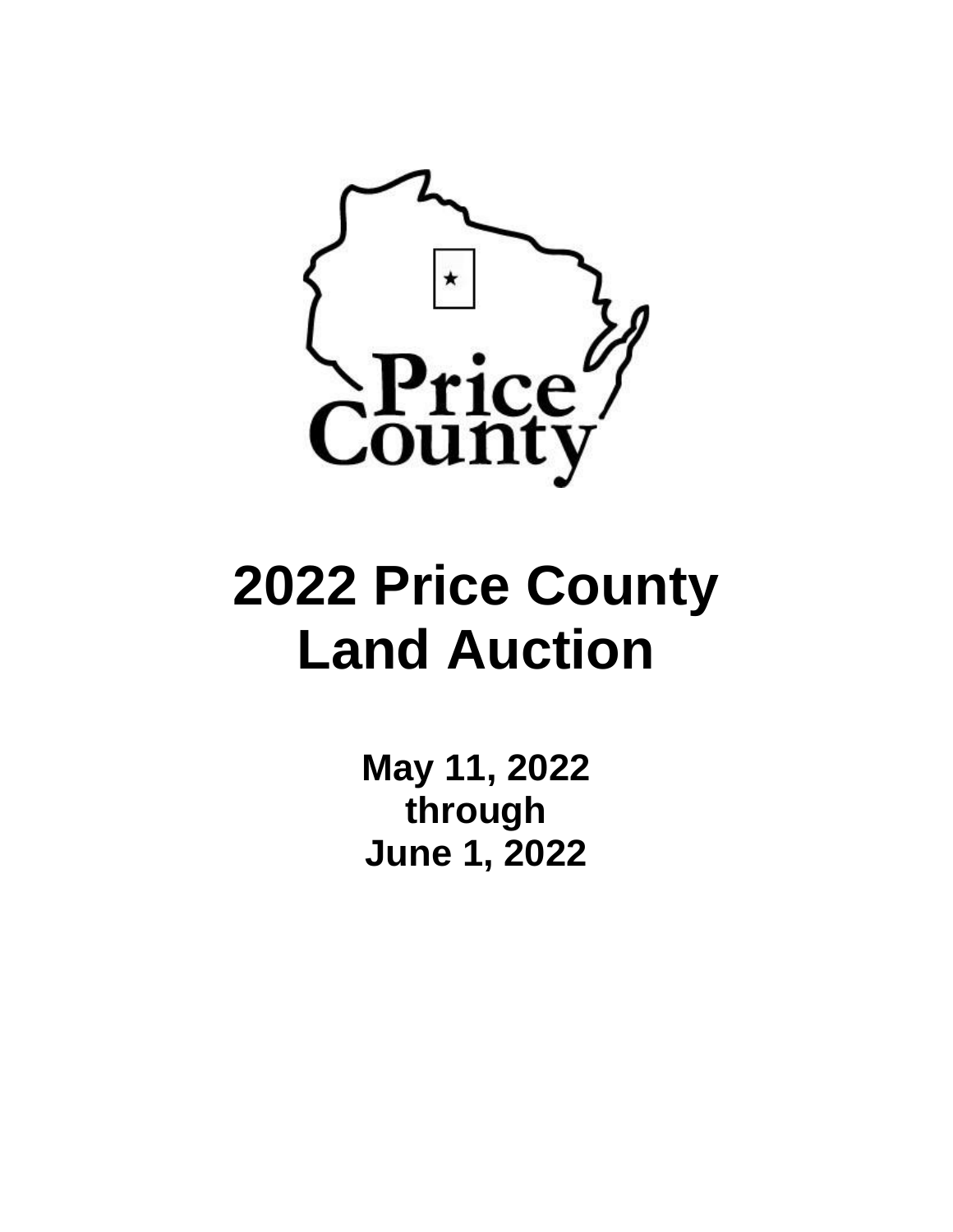# **General Information:**

Price County obtained most of the parcels in this auction through tax foreclosure proceedings. Price County normally acquires clear title to such parcels, but some parcels may be subject to easements, mineral rights, reservations, adverse possession claims, or occasionally, other liens or encumbrances. Conveyance of parcels is by quit claim deed.

Each parcel has an appraised value of the property established by the Price County Land Use and UW-Extension Committee. It is identified in this booklet as the minimum bid. As per § 75.69 Wis. Stats., every bid less than the appraised value shall be rejected in the first attempt to sell tax delinquent real estate. Price County reserves the right to accept or reject any or all bids for a specific parcel being sold in this auction.

Neither Price County nor the auctioneers give any type of warranty or guarantee, expressed or implied, and all property is being sold "as is". Although obtained from sources deemed reliable, all measurements, sizes or amounts stated in this booklet, on the Wisconsin Surplus Online Auction website, or any other auction material are approximate. Applicable building, land use, or zoning restrictions are provided only to assist buyers in their investigation of the property. Buyers should inspect the condition of the property and explore all applicable regulations prior to sale. Questions about parcels should be directed to Price County Zoning Administrator, Evan Lund. Questions can be sent via email to [zoneadmn@co.price.wi.us](mailto:zoneadmn@co.price.wi.us) .

# **Terms:**

Parcels are being sold via online auction. See auction website for full auction terms and conditions. The online auction site address is www.WisconsinSurplus.com. Scroll down to the Price County Land Auction link to view the parcels and to make a bid on a respective property. The auction will start at 10:00 a.m. on May 11, 2022 and will begin to end at 10:00 a.m. on June 1, 2022.

The successful bidder is required to make full payment to *Wisconsin Surplus Online Auction* within three business days of the auction's conclusion. Accepted payment methods include cash, bank-guaranteed check, or money order. An online/internet auction Buyer's Fee will be added to the highest bid to determine the final selling price. Buyer's fee percentage is determined by actual amount of the final accepted high bid. (Please see table on the following page for applicable buyer's fee rates/amounts)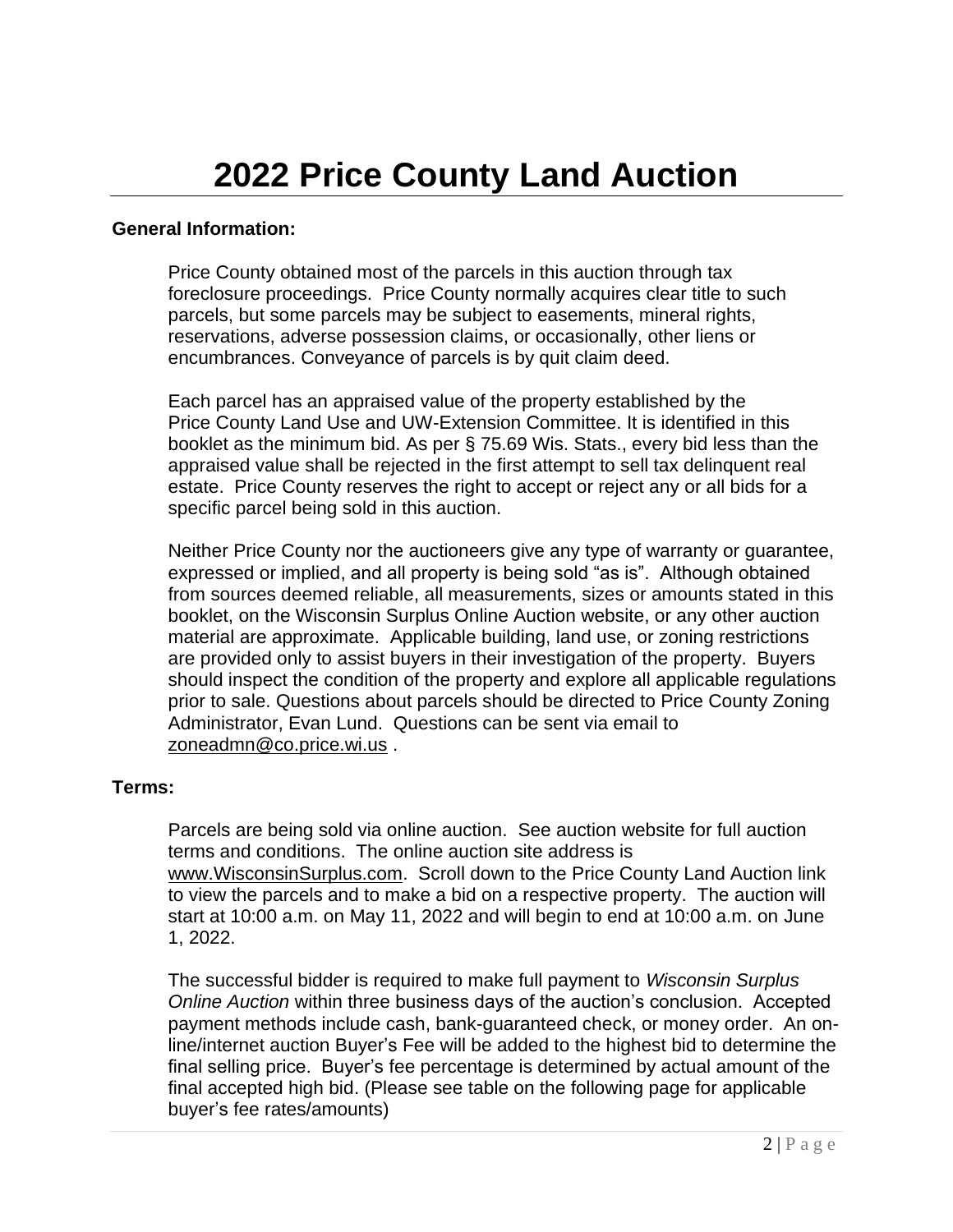| <b>AUCTION BUYER'S FEE</b>        |                             |
|-----------------------------------|-----------------------------|
| Percentage                        | <b>High Bid</b>             |
| 20%                               | \$125.00 and Under          |
| 17.5%                             | \$125.01 to \$750.00        |
| 15%                               | \$750.01 to \$1,750.00      |
| 12.5%                             | \$1,750.01 to \$4,000.00    |
| 10%                               | \$4,000.01 to \$10,000.00   |
| 9%                                | \$10,000.01 to \$30,000.00  |
| 8%                                | \$30,000.01 to \$60,000.00  |
| 7%                                | \$60,000.01 to \$100,000.00 |
| 6%                                | \$100,000.01 and Over       |
| Buyers' fees are applied per item |                             |

Buyer is responsible for a \$30.00 Deed Filing Fee. There are no past taxes due on the listed parcels; however, there still may be special assessments/charges due on respective properties.

A Quit Claim Deed will be issued in the name designated by the signer of the bid. Title to most parcels has been researched by one of the area title insurance agencies; however, no proof of title is provided as a part of the auction. If Buyer requires proof of title, then Buyer must make arrangements with a title insurance agent or abstractor (at Buyer's sole expense) PRIOR to the date of the auction. Bids cannot be contingent upon later proof of title.

Submitting/making a bid is a legally binding contract which requires full compliance by bidder/buyer of all Wisconsin Surplus Online Auction Terms and Conditions, as well as full payment by the final highest bidder, plus buyer's fees, per the terms listed herein.

# **Disclaimer:**

All properties sell "AS IS - HOW IS - WHERE IS." Neither the auctioneers nor the seller give any type of guarantee or warranty, implied or otherwise. The seller does not guarantee or convey any title to personal property which remains on any auction property or within any buildings on any auction property. There are no returns, refunds, or adjustments. Both the seller and/or auctioneers reserve their right to withdraw any auction property at any time and/or extend the auction duration without giving any notice. **Properties are offered subject to final confirmation by the selling agency.** Properties are offered for auction and their descriptions have been provided by the seller and compiled to assist the buyer. No guarantee or warranty whatsoever is given or implied on the part of the seller. The properties are being sold unwarranted in "as is" and "where is" condition. Unless noted otherwise, the seller makes no representations about the presence or absence of any hazardous materials, contaminants or pollutants (including, but not limited to, groundwater pollution, underground fuel oil/gasoline tanks, radon, or asbestos) on any auction property.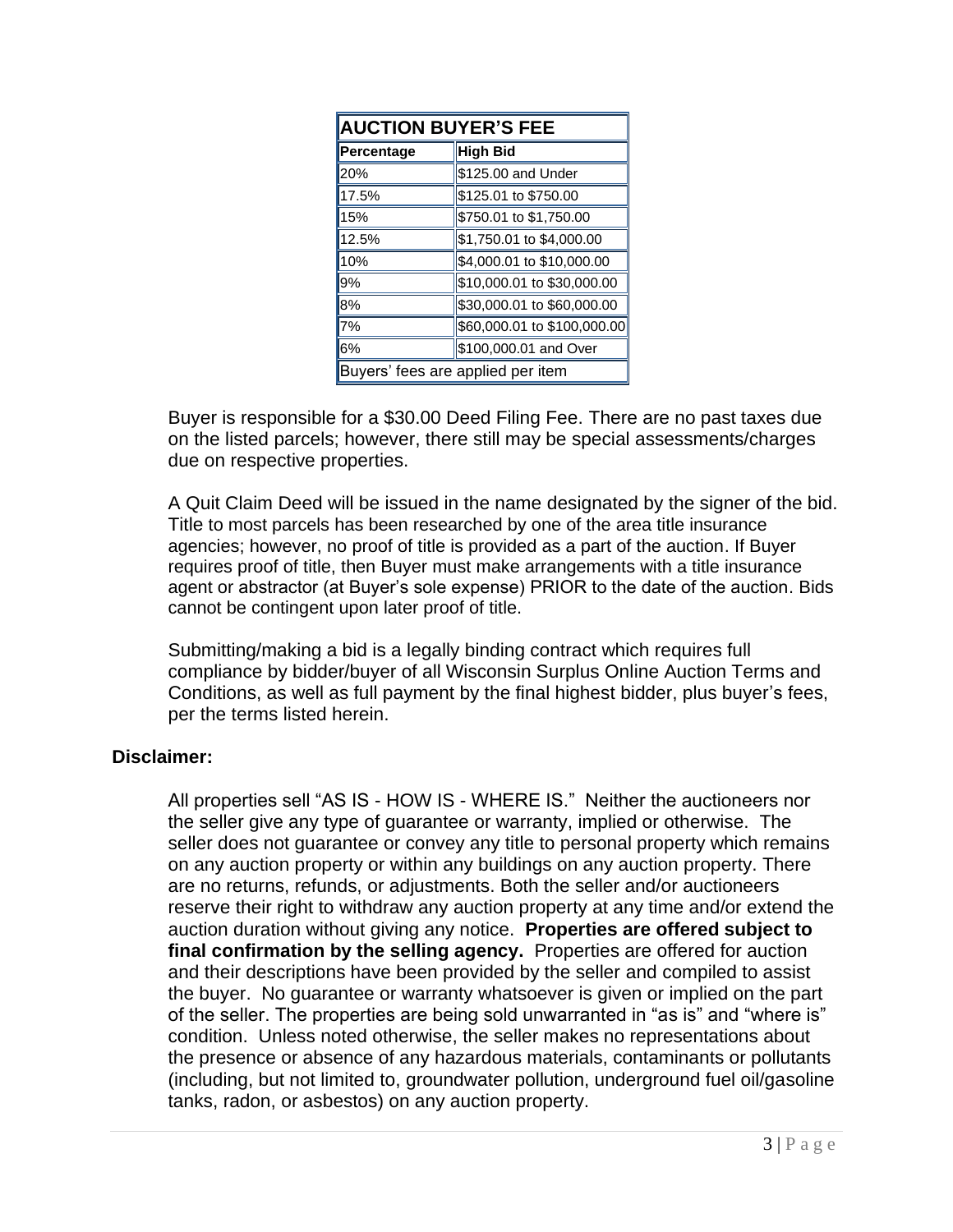**THE ENTIRE RISK AS TO THE QUALITY AND PERFORMANCE OF THE PROPERTIES IS WITH THE BUYER, AND SHOULD ANY AUCTION PROPERTY PROVE FLAWED FOLLOWING THE PURCHASE, THE BUYER WILL ASSUME THE ENTIRE RESPONSIBILITY.**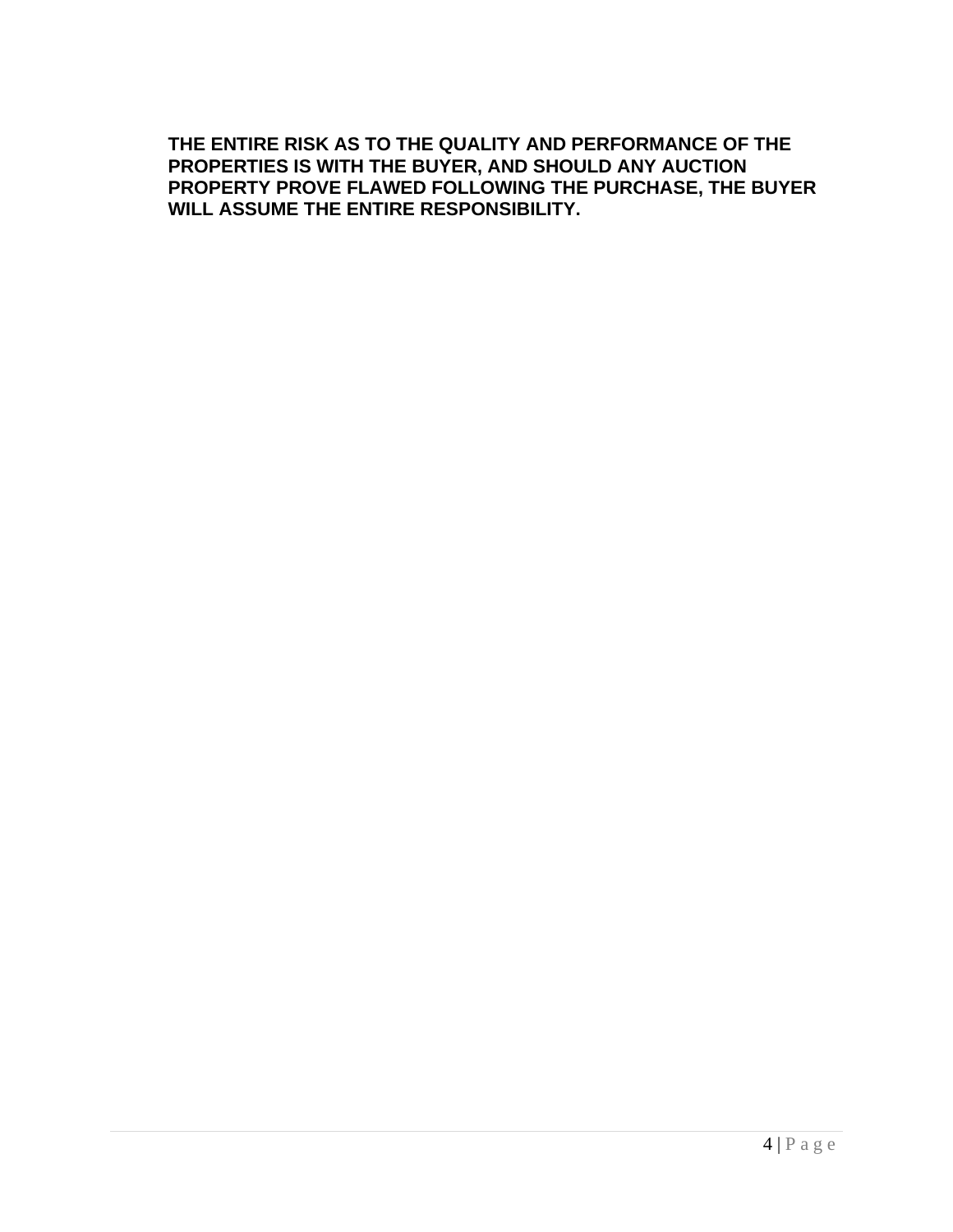### **Auction Lot 1 Minimum bid: \$500**

PIN:50-111-2-35-01-05-5-15-057-01020

Lot Two (2) of Block One (1) of Gruber-Page Addition to the Village of Catawba, Price County, Wisconsin.

Legacy PIN: 111101101000 Tax ID: 22565

The site address is W9202 US Highway 8, Catawba, WI

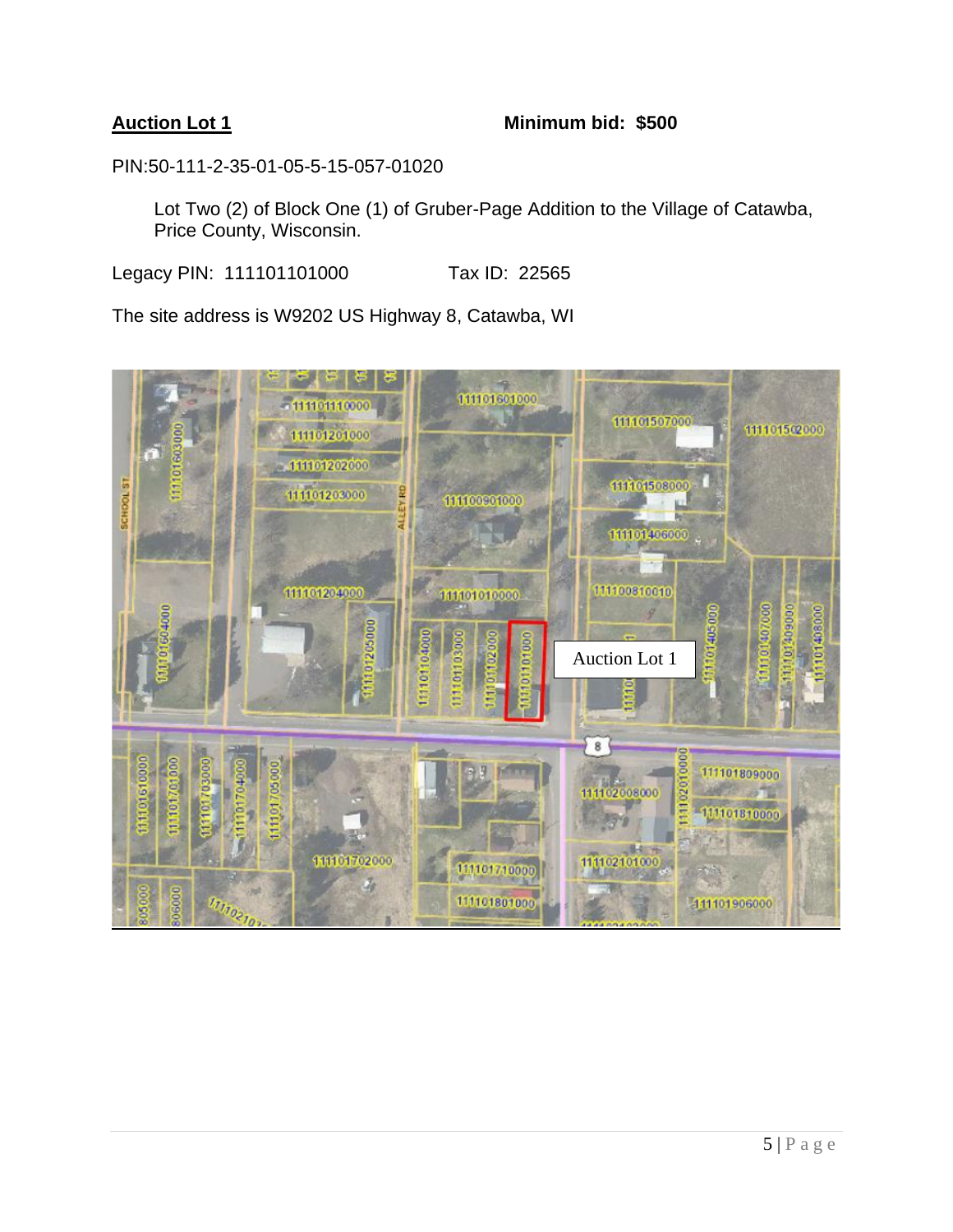# **Auction Lot 2 Minimum bid: \$ 2,500**

PIN: 50-272-4-37-01-18-5-15-002-18070

Lot Seven (7), Block Eighteen (18), Original Plat of Phillips, Price County, Wisconsin.

Legacy PIN: 272102305000 Tax ID: 25070

The site address is 364 S Avon Ave, Phillips, WI. There is a home and shed on this property.

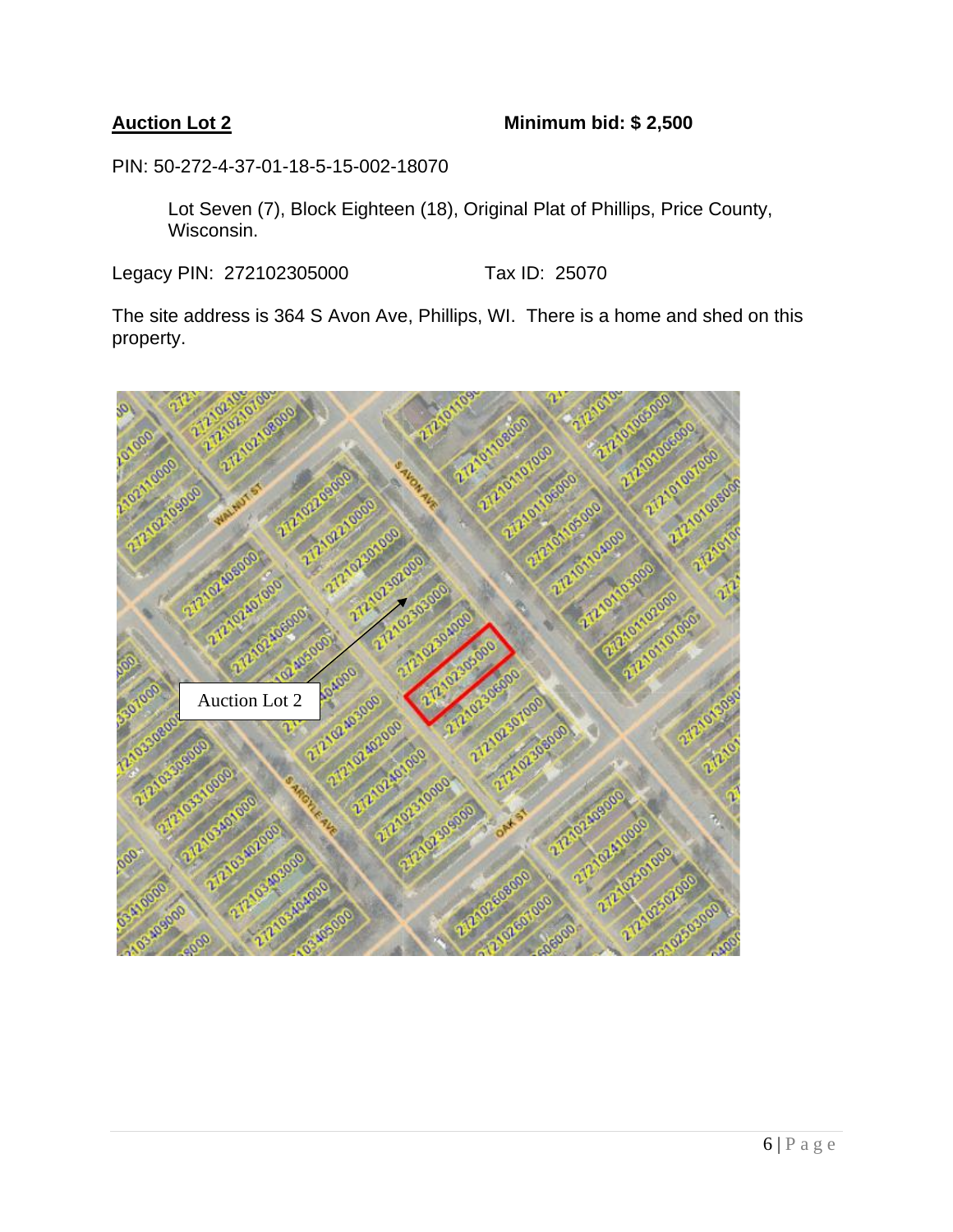# **Auction Lot 3 Minimum bid: \$ 500**

PIN: 50-271-2-40-01-13-5-15-114-06000

Lot Six (6) of Hines Park Assessor's Plat No. 4, City of Park Falls, Price County, Wisconsin.

Legacy PIN: 271109706000 Tax ID: 24324

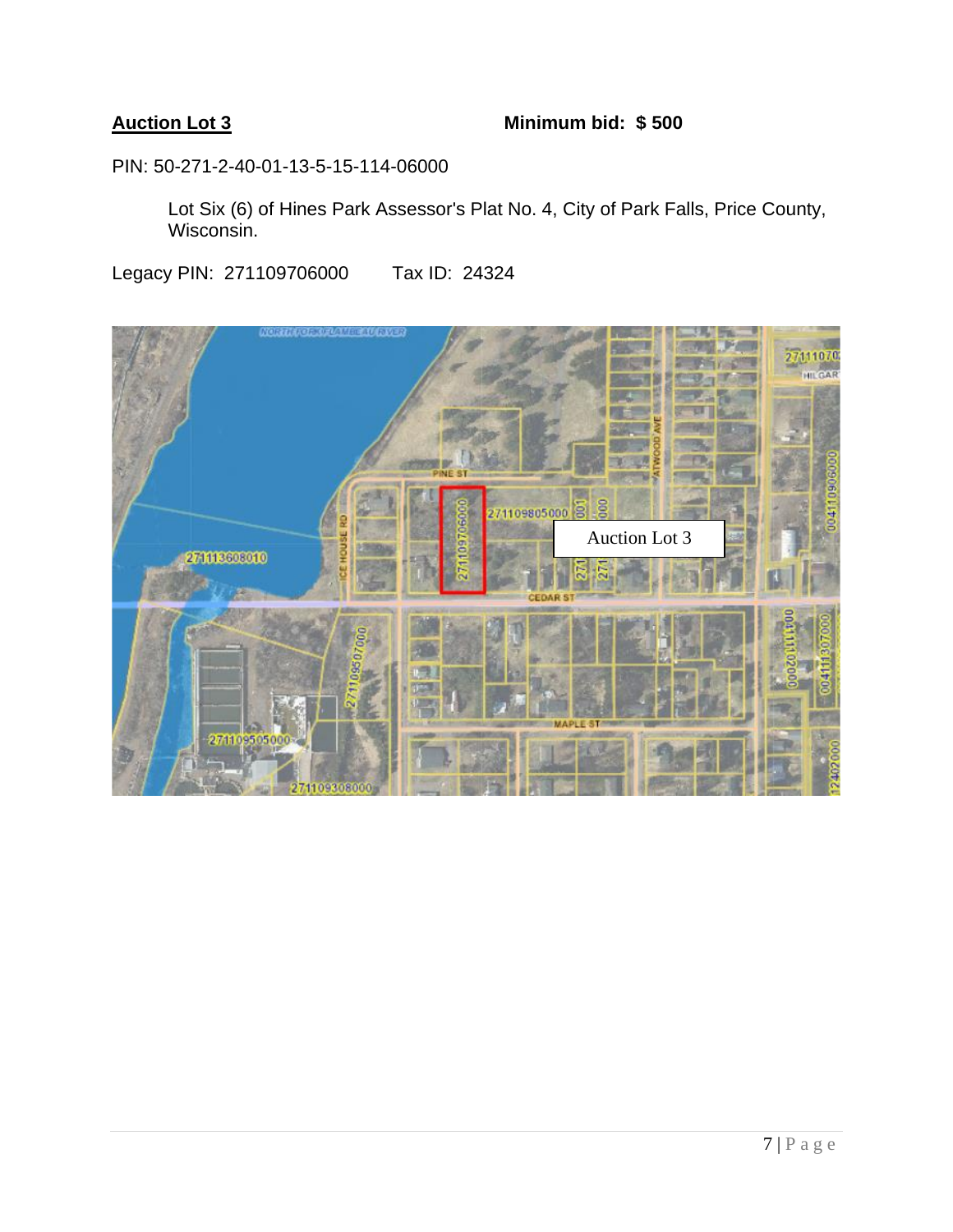### PIN: 50-012-2-38-01-18-1-04-000-40000

Parcel "RH" located in the Southeast Quarter of the Northeast Quarter (SE1/4 – NE1/4) of Section Eighteen (18), Township Thirty-eight (38) North, Range One (1) West, Town of Flambeau, Price County, Wisconsin, more particularly described as follows: Commencing at the Northeast corner of Section 18, Township 38 North, Range 1 West, a 2 inch iron pipe; thence South 0° 00' 30" West, along the East line of Section 18, 1,710.32 feet; thence South 85° 36' 32" West, 30.04 feet to an iron pipe on the West right-of-way of the town road; thence South 0° 36' 32" West, along said right-of-way, 602.00 feet to an iron pipe, the Point of Beginning; thence North 89° 36' 26" West, 767.53 feet; thence South 4° 25' 43" East, 285 feet, more or less, to the East-West quarter line of Section 18; thence Easterly along said quarter line, 740 feet, more or less, to the West right-of-way of the town road; thence North 0° 36' 32" East along said rightof-way 350 feet, more or less, to the Point of Beginning. Note: The bearings in this description are true, based on solar observation

Legacy PIN: 012119405000 Tax ID: 8841



This is a vacant parcel approximately 5.3 acres in size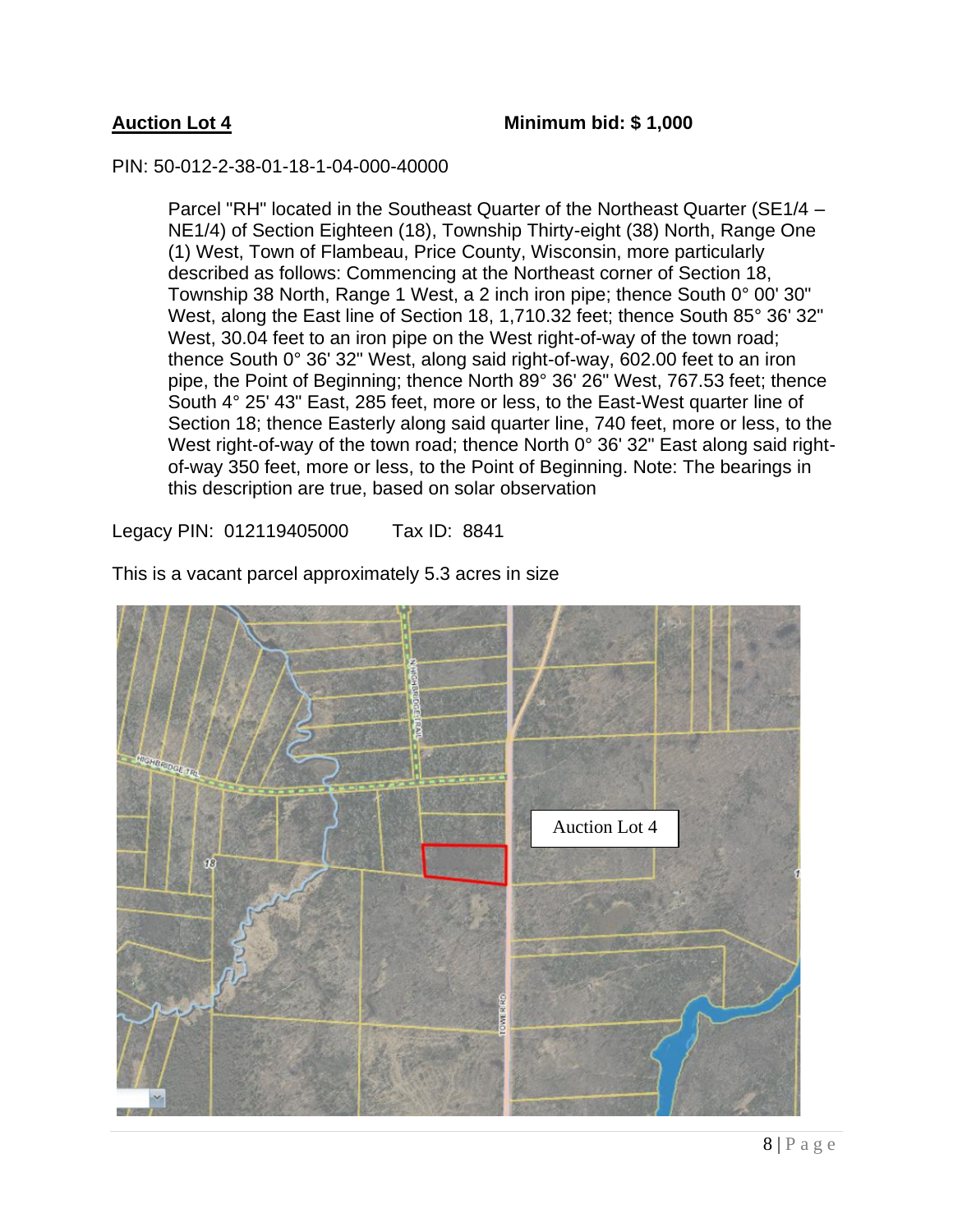PIN: 50-030-4-35-01-11-4-02-000-10000

The Northwest Quarter of the Southeast Quarter (NW1/4-SE1/4), Section Eleven (11), Township Thirty-five (35) North, Range One (1) East, Town of Prentice, Price County, Wisconsin; EXCEPT that part of said NW1/4-SE1/4 lying North and West of the Jump River.

Legacy PIN: 030102601000 Tax ID: 17915

This parcel is approximately 30.96 acres, but does not have road access.